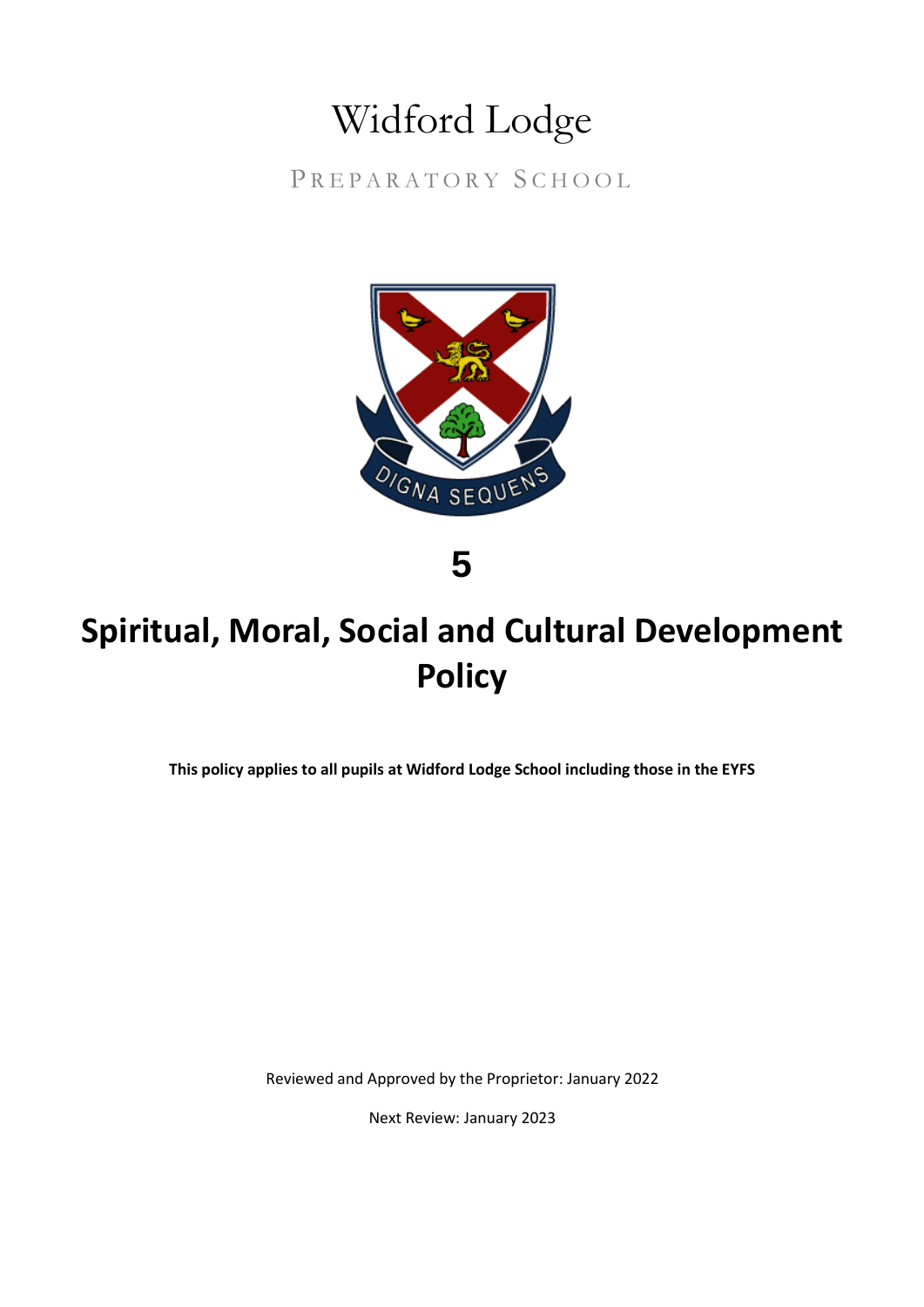#### **Introduction**

At Widford Lodge we recognise that the personal development of pupils, spiritually, morally, socially and culturally, plays a significant part in their ability to learn, achieve and to prepare to play a confident and informed role in society. We follow a broadly Christian ethos but welcome pupils of all faiths. We aim to provide an education that provides children with opportunities to explore and develop their own values and beliefs, spiritual awareness, high standards of personal behaviour, a positive caring attitude towards other people, an understanding of their social and cultural traditions and an appreciation of the diversity and richness of other cultures. This is embedded throughout all aspects of school life.

Fundamental British values are actively promoted. These include democracy, rule of law, individual liberty, mutual respect and tolerance of those with different faiths and beliefs. Opinions or behaviour by pupils, staff, parents/carers that contradict these values will be challenged. Religious and political indoctrination are prohibited in all school activities, including extra-curricular activities. Christian values serve to promote understanding and tolerance of all.

Where political issues are brought to the attention of pupils, we strive to ensure that there is a balanced presentation of opposing views. Staff also recognise their responsibility to act professionally, including by not seeking to convince pupils that a particular political position is correct or trying to impose their own views on pupils. They also recognise their responsibility not to discriminate or present extreme views without balance on topics such as age, disability, marriage and civil partnership, sex, race, gender, sexual orientation, religion or belief or lack of these, pregnancy and maternity. Visiting speakers are welcomed, but are vetted and the content of their presentations agreed beforehand and a balance of views is achieved.

| Some of the ways in which these values are actively promoted at Widford Lodge |                                                                                                                                                                                                                                                                                                                                                                                                                                                                                                                                                                                                                                                                                                                                                                                                                                                                                                                          |
|-------------------------------------------------------------------------------|--------------------------------------------------------------------------------------------------------------------------------------------------------------------------------------------------------------------------------------------------------------------------------------------------------------------------------------------------------------------------------------------------------------------------------------------------------------------------------------------------------------------------------------------------------------------------------------------------------------------------------------------------------------------------------------------------------------------------------------------------------------------------------------------------------------------------------------------------------------------------------------------------------------------------|
| <b>Democracy</b>                                                              | School Council members are elected by the pupils.<br>Pupil voice, as well as parent/carer voice, plays an active part in developing<br>school improvement priorities.<br>In all aspects of school life, pupils are expected to contribute, co-operate and<br>consider the views and needs of others.<br>Opportunities such as general and local elections are used to illustrate how<br>representatives are elected.<br>Pupils take part in mock elections and show respect for democracy and<br>support for participation in the democratic process.<br>Pupils consider how democracy works in Britain, in contrast to other forms of<br>government in other countries.<br>In many subjects, pupils are encouraged to formulate and defend points of<br>view. They are also encouraged to understand why democracy is a good thing<br>and how citizens can influence decision making through the democratic<br>process. |
| <b>Rule of law</b>                                                            | Staff consistently reinforce high expectations of pupils through reference to<br>our school rules.<br>Children help to devise classroom rules.<br>Pupils are taught that rules exist to protect everyone and to promote fairness.<br>Pupils are taught that there may be consequences when rules are disregarded.<br>Pupils are taught to distinguish right from wrong and to respect the civil and<br>criminal law of England, that all people living in England are subject to its law<br>and that this protects citizens and is essential for their wellbeing and safety.<br>Pupils acquire a broad general knowledge of and respect for public institutions<br>and services in England.                                                                                                                                                                                                                              |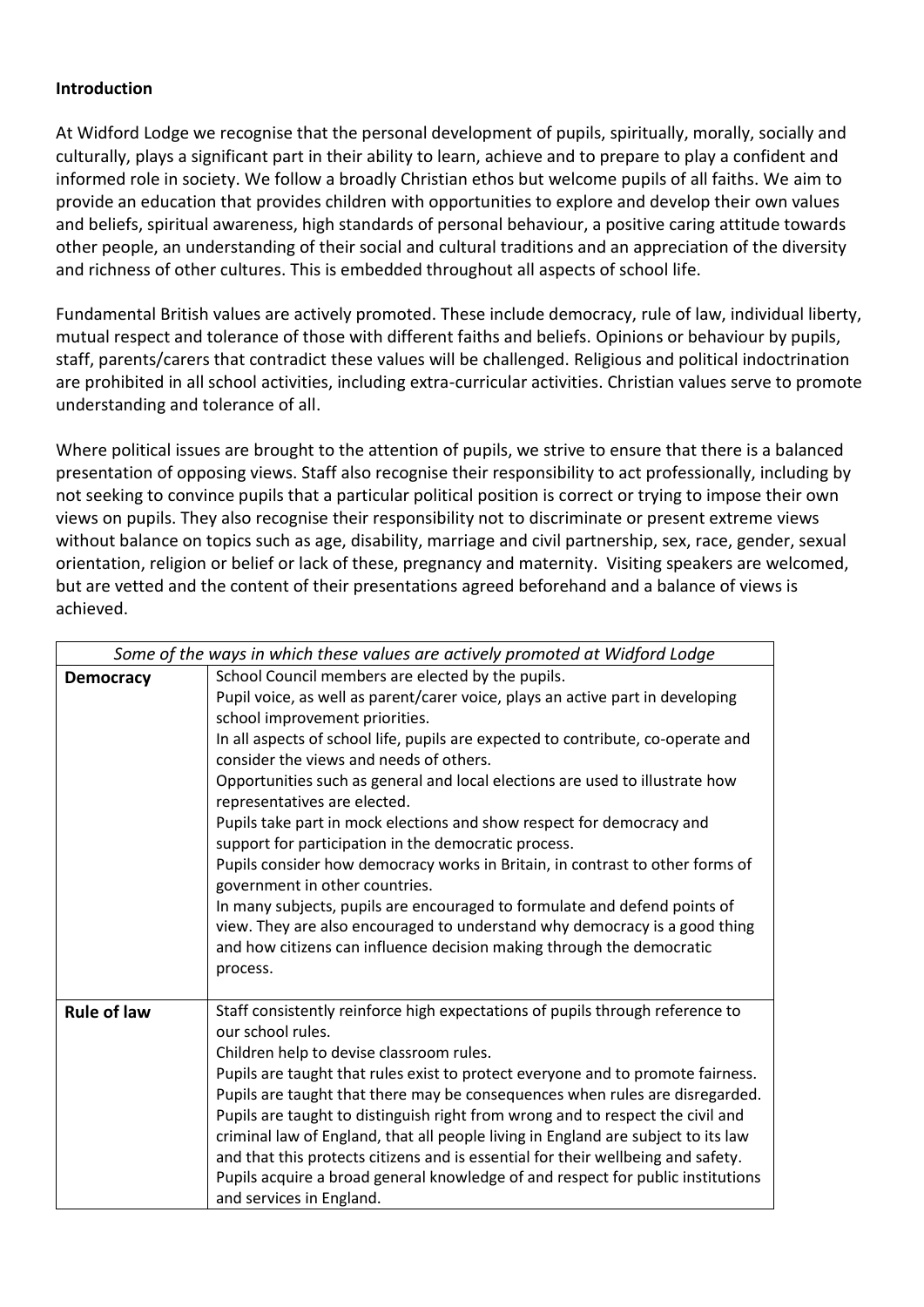| <b>Individual liberty</b>                                                                  | Pupils are encouraged to make choices, knowing that they are in a safe and<br>supportive environment, to accept responsibility for their behaviour and to<br>understand the consequences of behavioural choices.<br>Pupils consider what makes a 'good' choice.<br>Pupils are encouraged to express their views and teaching and learning<br>incorporates their preferences and interests when appropriate.<br>Children are encouraged to form and express their own opinions and challenge<br>those of others in a respectful manner.<br>Children are encouraged to show initiative and to develop their sense of self-<br>knowledge, self-esteem and self-confidence.<br>Teaching and the school's ethos and values aim to ensure that pupils do not<br>form negative or restricted views of the opposite sex or people with protected<br>characteristics such as race.                                                                                                                                                                                                                                                                                                                                                                                                                                                                                                                           |
|--------------------------------------------------------------------------------------------|-----------------------------------------------------------------------------------------------------------------------------------------------------------------------------------------------------------------------------------------------------------------------------------------------------------------------------------------------------------------------------------------------------------------------------------------------------------------------------------------------------------------------------------------------------------------------------------------------------------------------------------------------------------------------------------------------------------------------------------------------------------------------------------------------------------------------------------------------------------------------------------------------------------------------------------------------------------------------------------------------------------------------------------------------------------------------------------------------------------------------------------------------------------------------------------------------------------------------------------------------------------------------------------------------------------------------------------------------------------------------------------------------------|
| <b>Mutual respect</b><br>and tolerance of<br>those with<br>different faiths<br>and beliefs | An ethos of respect and tolerance permeates all areas of school life.<br>A climate within which pupils feel safe, secure and valued is fostered.<br>Staff consistently model and promote the behaviours and attitudes that are<br>the foundation of positive relationships.<br>Pupils appreciate and respect their own cultural traditions as well as those of<br>others and understand that the freedom to hold other beliefs and faiths is<br>protected in law.<br>Tolerance and harmony are promoted and any divisive language or behaviour<br>is challenged. Pupils are aware of the importance of identifying and<br>combatting unfair or illegal discrimination.<br>Teaching resources from a wide variety of sources are used to help pupils<br>understand a range of faiths and cultures.<br>In all subjects, but particularly RE, MFL, PSHEE and Geography, pupils develop<br>an appreciation of and respect for a wide range of faiths and cultures from<br>around the world. Respect and understanding of others is promoted,<br>particularly with regard to the protected characteristics set out in the 2010<br>Equality Act.<br>Through a programme of visiting speakers and trips, pupils encounter people<br>from different faith backgrounds.<br>Teachers ensure that pupils experience a balance of work by authors,<br>speakers, scientists and artists from different cultures. |

Widford Lodge strives to develop the whole person by:

- fostering an environment in which all pupils are happy, secure, confident and valued.
- stimulating all pupils to achieve their academic potential.
- encouraging the development in each pupil of spiritual and moral values, self-discipline, responsibility, and respect for others and the environment.
- offering a wide range of enriching extra-curricular activities.
- promoting independent thinking and lifelong learning.
- nurturing a positive relationship with parents and the wider community and encouraging pupils to contribute positively locally and to the wider society.
- supporting and developing enthusiastic, dedicated staff who feel committed to the school.

## **Definitions (Ofsted School Inspection Handbook November 2019)**

## **Spiritual**

Pupils' spiritual development is shown by their: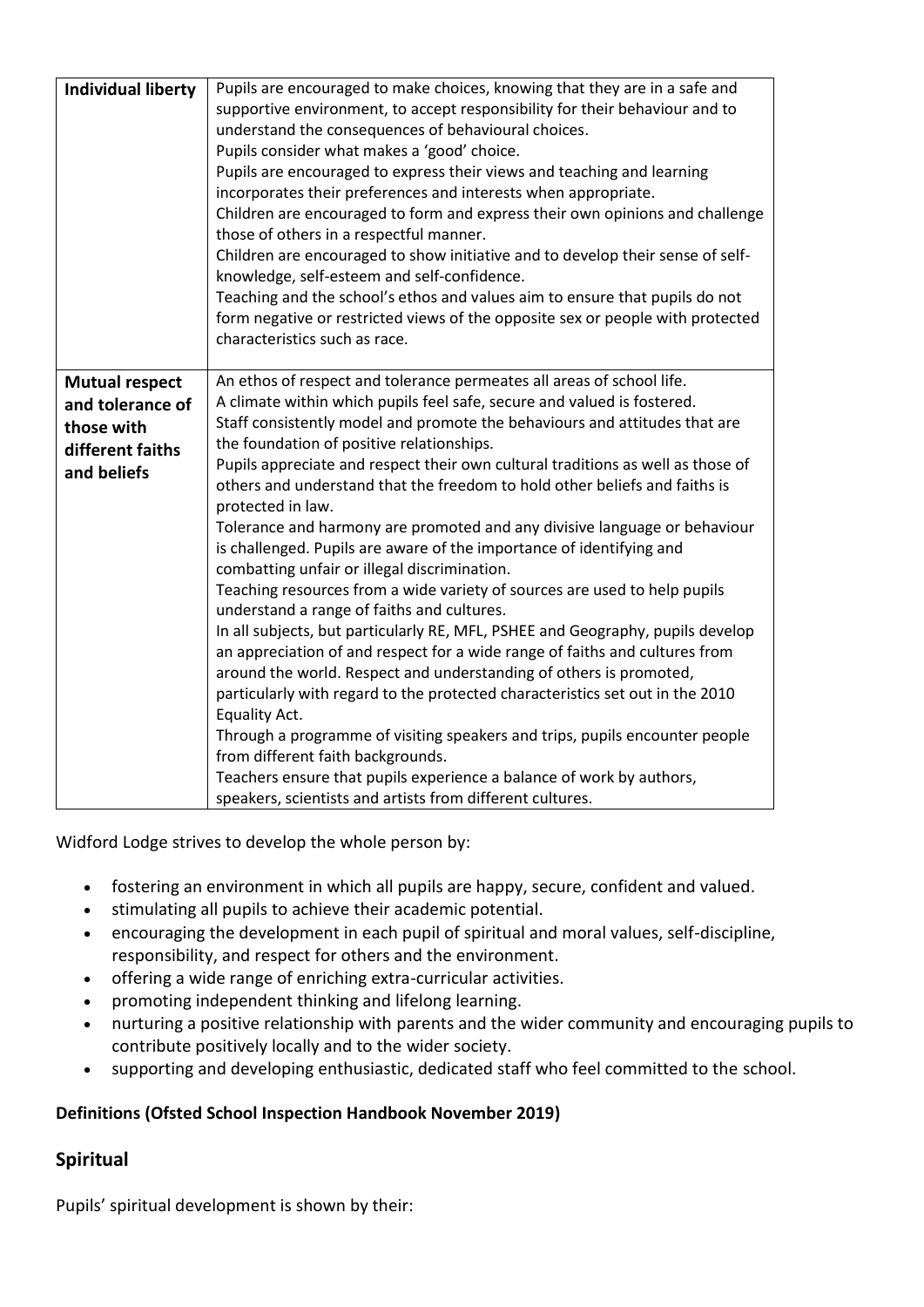- ability to be reflective about their own beliefs, religious or otherwise and perspective on life
- knowledge of and respect for different people's faiths, feelings and values
- sense of enjoyment and fascination in learning about themselves, others and the world around them
- use of imagination and creativity in their learning
- willingness to reflect on their experiences.

## **Moral**

Pupils' moral development is shown by their:

- ability to recognise the difference between right and wrong, readily apply this understanding in their own lives, recognise legal boundaries and, in so doing, respect the civil and criminal law of England
- understanding of the consequences of their behaviour and actions
- interest in investigating and offering reasoned views about moral and ethical issues, and being able to understand and appreciate the viewpoints of others on these issues.

## **Social**

Pupils' social development is shown by their:

- use of a range of social skills in different contexts, for example working and socialising with other pupils, including those from different religious, ethnic and socio-economic backgrounds
- willingness to participate in a variety of communities and social settings, including by volunteering, cooperating well with others and being able to resolve conflicts effectively
- acceptance and engagement with the fundamental British values of democracy, the rule of law, individual liberty and mutual respect and tolerance of those with different faiths and beliefs; the pupils develop and demonstrate skills and attitudes that will allow them to participate fully in and contribute positively to life in modern Britain.

## **Cultural**

Pupils' cultural development is shown by their:

- understanding and appreciation of the wide range of cultural influences that have shaped their own heritage and that of others
- understanding and appreciation of the range of different cultures within school and further afield as an essential element of their preparation for life in modern Britain
- ability to recognise and value the things we share in common across cultural, religious, ethnic and socio economic communities
- knowledge of Britain's democratic parliamentary system and its central role in shaping our history and values, and in continuing to develop Britain
- willingness to participate in and respond positively to artistic, musical, sporting and cultural opportunities
- interest in exploring, improving understanding of and showing respect for different faiths and cultural diversity, and the extent to which they understand, accept, respect and celebrate diversity, as shown by their respect and attitudes towards different religious, ethnic and socio-economic groups in the local, national and global communities.

To ensure pupils' spiritual, moral, social and cultural development, we will aim: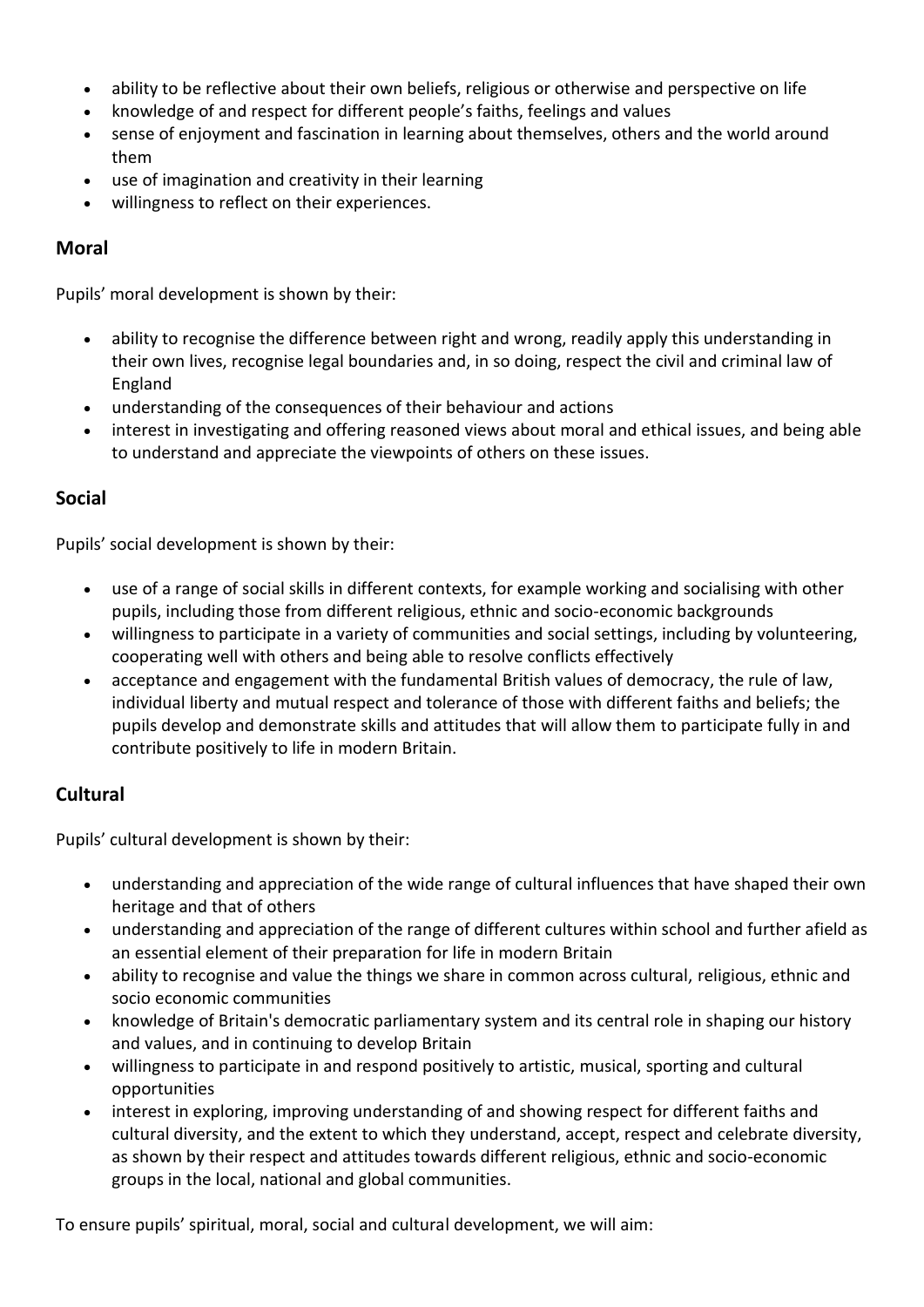- to ensure education is holistic rather than focussed narrowly on purely academic aspects of learning
- to ensure a consistent approach to the development of SMSC understanding throughout the curriculum and the general life of the school
- to provide a rounded education including learning how to work and play together, understanding and respecting others' points of view, respecting and applying rules and understanding why these exist
- to ensure that a pupil's education is set within a context that is meaningful and appropriate to their age, aptitude and background
- to prepare pupils to contribute to society and culture throughout their lives, and enable them to participate actively and positively in the life of the school, their local community and wider society
- to use teaching resources from a wide variety of sources to help pupils understand a range of faiths
- to encourage pupils to value themselves and their unique contributions to their own and others' lives, and in turn to celebrate others and their qualities and abilities
- to enable pupils to develop their self knowledge, self esteem and self confidence
- to facilitate group activities that encourage co-operation and initiative
- to give pupils responsibility within the school setting, for example School Council representatives, buddies, Form 6 positions of responsibility for their Houses, sports, charity representatives and Head and Deputy Head Boy and Girl
- to provide opportunities for pupils to interact positively with people of different cultures and faiths
- to provide opportunities for pupils to understand how public institutions and services operate and understand their importance.

#### **Delivery**

Parts of SMSC development may be covered in explicit lessons but will mostly be delivered implicitly through all aspects of school life including;

- School ethos and procedures, positions of responsibility, rules, codes of conduct, behaviour management and strategies
- Assemblies, house Activities and competitions, form periods, School Council, charity fund raising
- Mindfulness activities in weekly form periods
- PSHEE and RSE lessons
- Promoting healthy lifestyles through food and physical activity
- Religious Education lessons
- All Curriculum subjects
- Extra-curricular clubs and activities, trips and outings, visitors to the school
- Promoting knowledge about how public institutions and services operate and respecting and understanding their importance in a modern, civilised society
- Musical, artistic and creative performances
- Prep School weekly activities sessions

## **Links with the wider community**

- A strong home-school link is regarded as important, enabling parents and teachers to work in effective partnership to support each pupil
- Visiting speakers and theatre groups are welcomed into the school
- Annual Carol Service at Chelmsford Cathedral, spring concert and infant music festival at Christ Church and Leavers' Service at St Mary's Church
- Regular trips to museums, theatres, places of interest are organised for all pupils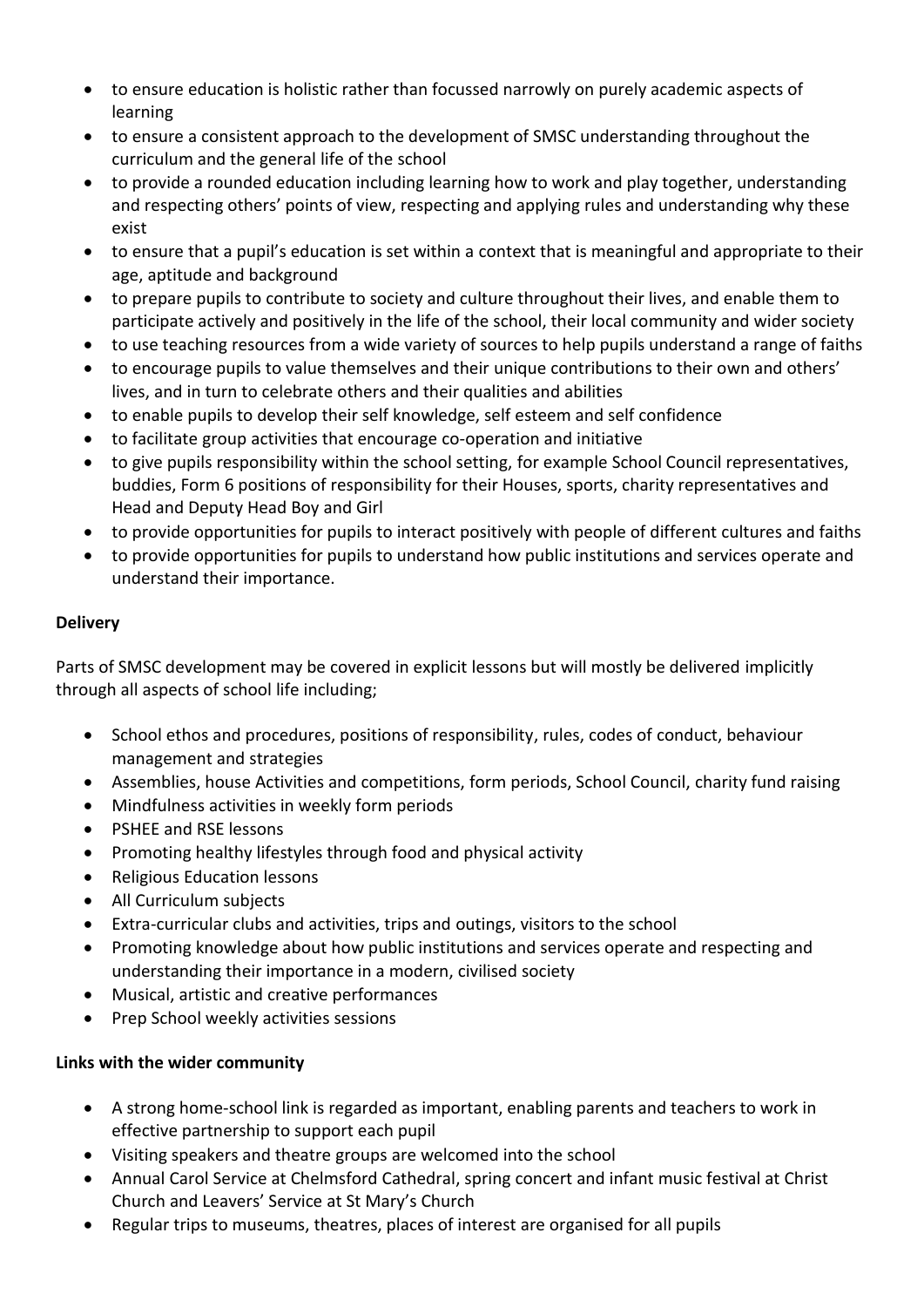- Pupils are regularly involved in fundraising events for local, national and international charities
- Opportunities to visit other schools for sporting fixtures and music festivals
- Pupils visit and sing to elderly residents at Miami House
- Pupils and staff provide workshops and hold quizzes with Moulsham Junior School
- Purchase of a community defibrillator with donations from local businesses and school parents, located on school drive and details given to neighbours
- Pupils visit Widford Village Hall to see local residents voting
- Invitations to neighbours to school events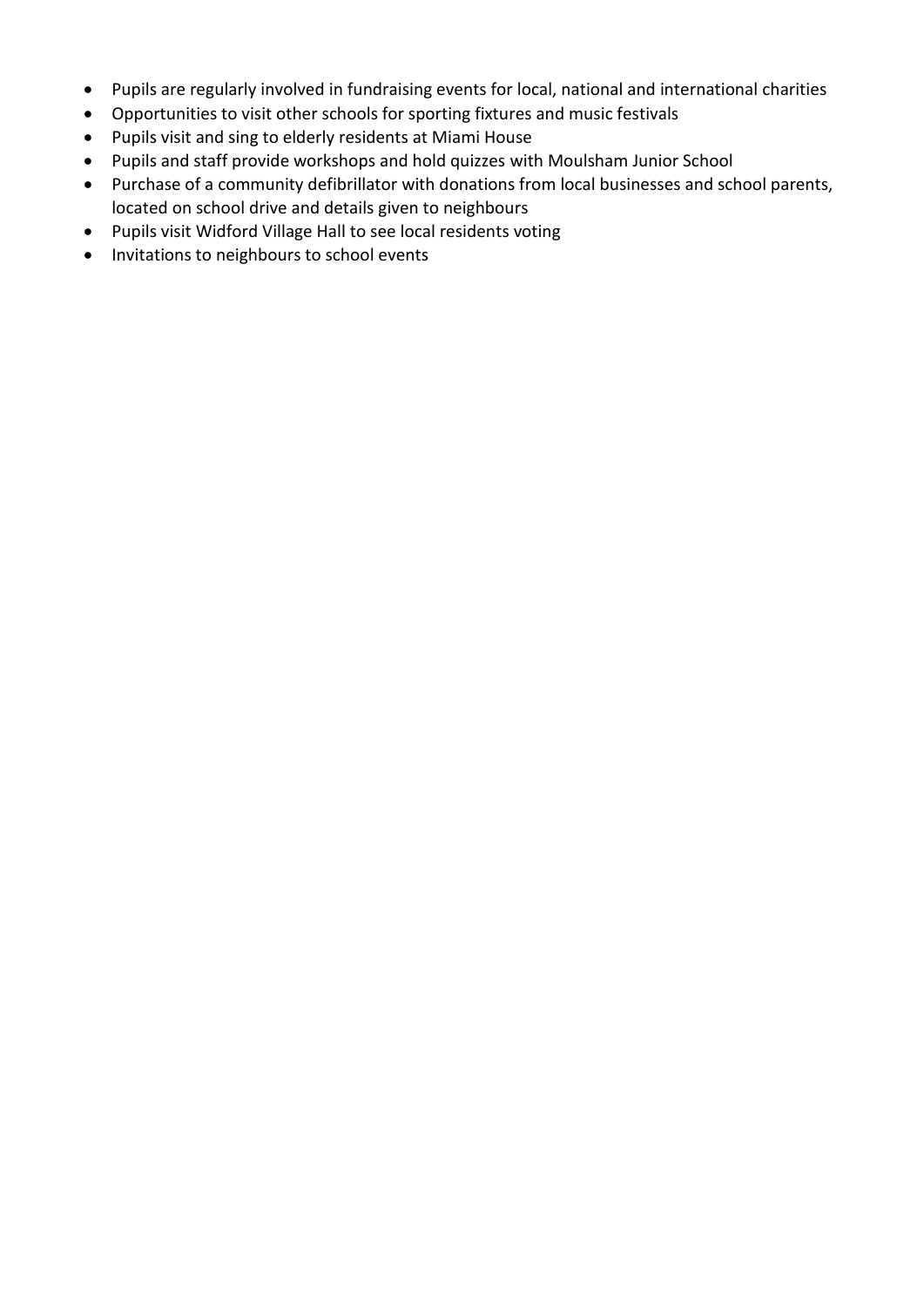#### **Spiritual**

Pupils' spiritual development is shown by their:

- $\checkmark$  ability to be reflective about their own beliefs, religious or otherwise, that inform their perspective on life and their interest in and respect for different people's faiths, feelings and values
- $\checkmark$  sense of enjoyment and fascination in learning about themselves, others and the world around them
- $\checkmark$  use of imagination and creativity in their learning
- $\checkmark$  willingness to reflect on their experiences

|                | Area of     | Experiences                                                                         |
|----------------|-------------|-------------------------------------------------------------------------------------|
|                | Learning    |                                                                                     |
|                | <b>PSED</b> | Within the EYFS we encourage children to build relationships and share their own    |
|                |             | experiences whilst in the playroom and role play areas. Children bond with their    |
|                |             | key workers and use them as secure base from which to explore. Children may         |
|                |             | form special friendships with other children and they learn to initiate             |
|                |             | conversations and take account of what others say. Children are encouraged to       |
|                |             | be independent and we use activities to build self-esteem. Children express their   |
|                |             | own preferences and interests during free play times both inside and out. We        |
|                |             | use activities such as circle time and show and tell to encourage children to       |
|                |             | describe themselves in a positive way and talk about their abilities.               |
| Prime Areas    | PD          | During music and movement sessions, we ensure children use their imagination        |
|                |             | to move freely, with pleasure and confidence in a range of ways.                    |
|                | CL          | We ask children to listen to others and then help them to ask questions about       |
|                |             | why things happen. During our activity sessions, we give children the opportunity   |
|                |             | to learn so they can give their own explanations as to why things happen or how     |
|                |             | things work. Staff model language and use vocabulary focused on objects and         |
|                |             | people that are of particular importance to the children. The children then use     |
|                |             | language to imagine and recreate roles and experiences in play situations.          |
|                | L           | Children enjoy listening to stories with increasing attention and can recall events |
|                |             | that have happened in the story. They are able to describe main story settings,     |
|                |             | events and principal characters. Children show interest in illustrations and print  |
|                |             | in books and print in the environment. We find the children's vocabulary is         |
|                |             | increasingly influenced by their experiences of books. Children learn about faith,  |
|                |             | feelings and values through books and information in their everyday                 |
|                |             | environment.                                                                        |
|                |             | Children use their knowledge and imagination to give meaning to marks they          |
| Specific Areas |             | make as they draw, write and paint.                                                 |
|                | M           | During activities using construction toys, playdough or natural materials found in  |
|                |             | the environment, children use familiar objects and common shapes to create and      |
|                |             | recreate patterns and build models.                                                 |
|                | <b>UTW</b>  | We celebrate each child's individual abilities and plan activities based on their   |
|                |             | interests. Children begin to understand the things that make them unique and        |
|                |             | can talk about some of the similarities and differences in relation to friends or   |
|                |             | family. Children will ask questions about aspects of their familiar world such as   |
|                |             | the place where they live or the natural world.                                     |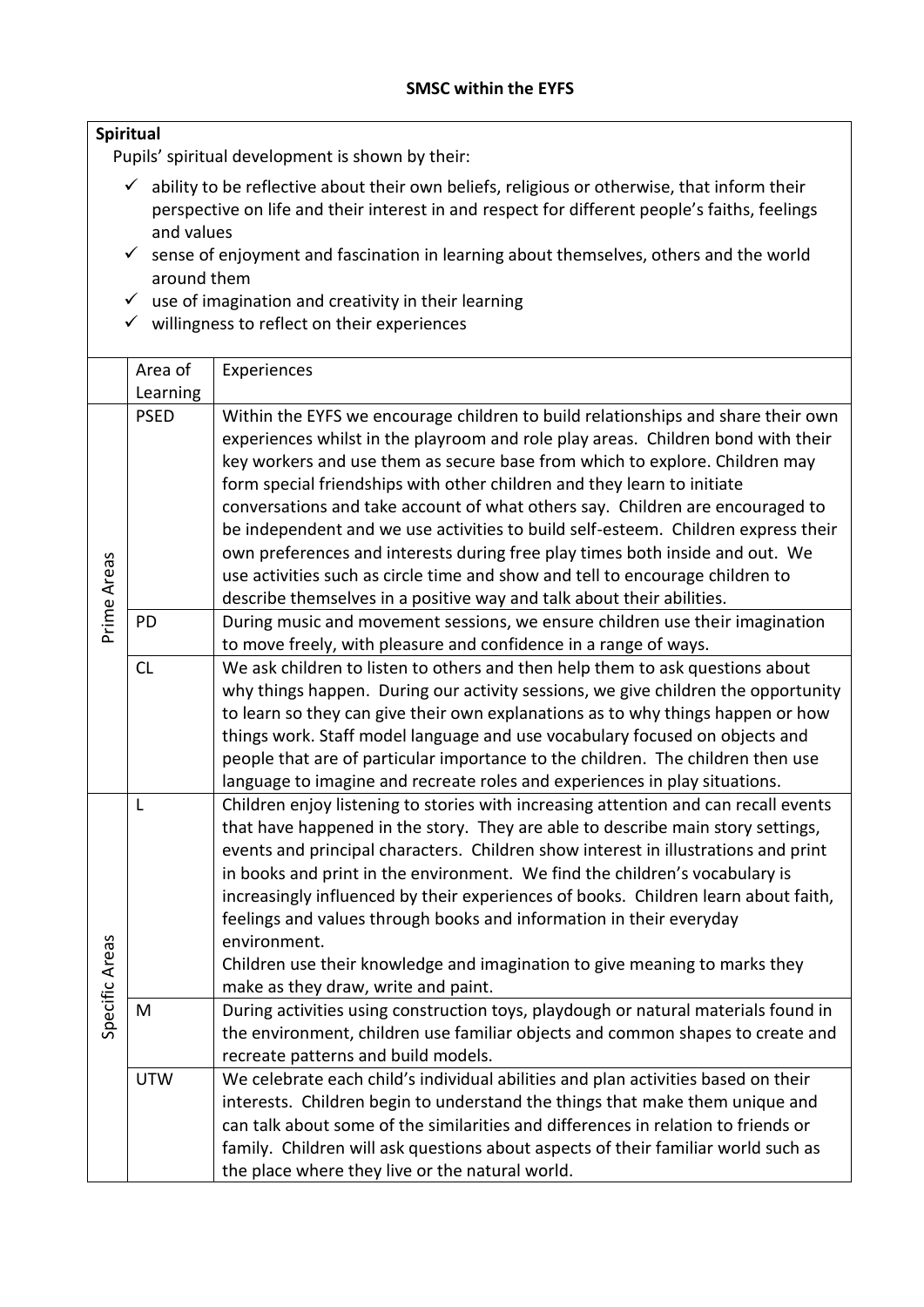|                | EAD                     | During free play sessions children begin to construct, stacking blocks vertically         |
|----------------|-------------------------|-------------------------------------------------------------------------------------------|
|                |                         | and horizontally, making enclosures and creating spaces, they join construction           |
|                |                         | pieces together to build and balance.                                                     |
|                |                         | They uses simple tools such as scissors, blunt knives and gardening equipment             |
|                |                         | competently and appropriately.                                                            |
|                |                         | The role play area is used to ensure children can use what they learn with us to          |
|                |                         | recreate roles, based on their own first-hand experiences.                                |
| <b>Moral</b>   |                         |                                                                                           |
|                |                         | Pupils' moral development is shown by their:                                              |
|                |                         |                                                                                           |
|                | $\checkmark$            | ability to recognise the difference between right and wrong, readily apply this           |
|                | England                 | understanding in their own lives and, in so doing, respect the civil and criminal law of  |
|                |                         | $\checkmark$ understanding of the consequences of their behaviour and actions             |
|                | $\checkmark$            | interest in investigating and offering reasoned views about moral and ethical issues, and |
|                |                         |                                                                                           |
|                | Area of                 | being able to understand and appreciate the viewpoints of others on these issues.         |
|                |                         | Experiences                                                                               |
|                | Learning<br><b>PSED</b> | Staff encourage children to listen and respond to what others say. Children have          |
|                |                         | opportunities to explain their own knowledge and understanding, and are                   |
|                |                         | encouraged to ask appropriate questions. Staff help the children to take steps to         |
|                |                         | resolve conflict with other children.                                                     |
|                |                         | We read stories about being kind to others and carry out activities that help             |
|                |                         | children learn about their own actions. Staff help the children learn that some           |
|                |                         | actions can hurt or harm others. We aim to help children to inhibit their own             |
|                |                         | actions or behaviours, so they can stop themselves from doing something they              |
|                |                         | should not.                                                                               |
| Prime Areas    | PD                      | We talk to the children about how to treat others and we have simple rules we             |
|                |                         | follow to keep each other safe. The children then learn from these rules and              |
|                |                         | begin to recognise danger and seek help and support from significant adults.              |
|                |                         | Hopefully then children will practice some simple appropriate safety measures             |
|                |                         | without direct supervision.                                                               |
|                |                         | People come to visit the preschool to tell us about their occupations, children           |
|                |                         | learn about law from police officers, fire safety from firefighters and health from       |
|                |                         | doctors and other professionals.                                                          |
|                | <b>CL</b>               | Children's vocabulary will become more complex as they learn. They can then               |
|                |                         | use this language in their play. Children use talk to connect ideas, explain what is      |
|                |                         | happening and anticipate what might happen next, recall and relive past                   |
|                |                         | experiences.                                                                              |
|                | L                       | Children listen to stories with increasing attention and recall, they will learn about    |
|                |                         | moral and ethical issues through storybooks and information from iPads.                   |
|                |                         | Children can describe the main story settings, events and principal characters.           |
|                | M                       | Children show curiosity about numbers by offering comments or asking                      |
|                |                         | questions.                                                                                |
|                | <b>UTW</b>              | We teach the children to look after each other, the toys and books and respect            |
|                |                         | adults and children. The hope is that children will show care and concern for             |
| Specific Areas |                         | living things and the environment.                                                        |
|                | EAD                     | During music and movement activities, we help the children to initiate new                |
|                |                         | combinations of movement and gesture in order to express and respond to                   |
|                |                         | feelings, ideas and experiences.                                                          |
|                |                         |                                                                                           |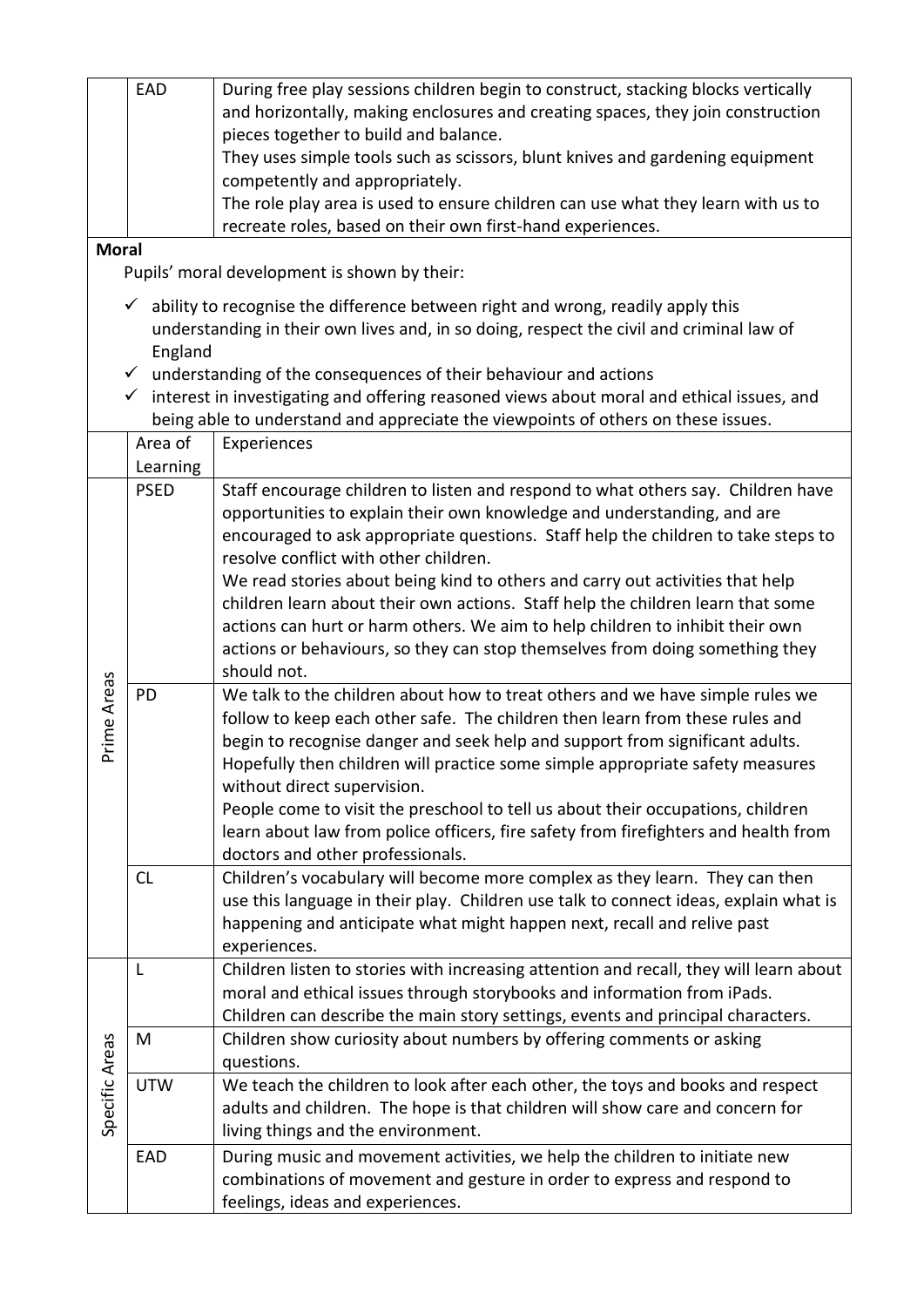**Social**

Pupils' social development is shown by their:

- $\checkmark$  use of a range of social skills in different contexts, including working and socialising with pupils from different religious, ethnic and socio-economic backgrounds
- $\checkmark$  willingness to participate in a variety of communities and social settings, including by volunteering, cooperating well with others and being able to resolve conflicts effectively
- $\checkmark$  acceptance and engagement with the fundamental British values of democracy, the rule of law, individual liberty and mutual respect and tolerance of those with different faiths and beliefs; the pupils develop and demonstrate skills and attitudes that will allow them to participate fully in and contribute positively to life in modern Britain.

|                | Area of     | Experiences                                                                                                                                                                                                                                                                                                                                                                                                                                                                                                                                                                                                                                                                                                                                                                                                                                                                                                                                                                   |
|----------------|-------------|-------------------------------------------------------------------------------------------------------------------------------------------------------------------------------------------------------------------------------------------------------------------------------------------------------------------------------------------------------------------------------------------------------------------------------------------------------------------------------------------------------------------------------------------------------------------------------------------------------------------------------------------------------------------------------------------------------------------------------------------------------------------------------------------------------------------------------------------------------------------------------------------------------------------------------------------------------------------------------|
|                | Learning    |                                                                                                                                                                                                                                                                                                                                                                                                                                                                                                                                                                                                                                                                                                                                                                                                                                                                                                                                                                               |
| Prime Areas    | <b>PSED</b> | We aim to give children the tools to play in a group, encouraging them to extend<br>and elaborate on their ideas. Children will begin to initiate play, offering others<br>cues to join them and take turns and share resources. We explain we have rules<br>in the preschool that help children to know what is expected of them and<br>hopefully they take their own steps to resolve conflict with other children. During<br>free play time children will form good relationships with peers and familiar<br>adults.<br>We allow children to expresses their own preferences and interests.<br>We give children the chance to visit different places in the school, such as the<br>reception class or the main school assembly. This way the children are more<br>comfortable and outgoing towards unfamiliar people and more confident in new<br>social situations. We encourage children to express their own feelings such as<br>sad, happy, cross, scared, or worried. |
|                | PD          | Staff explain the need for safety when tackling new challenges. Children will then<br>feel comfortable to take risks or practice some appropriate safety measures<br>without direct supervision.                                                                                                                                                                                                                                                                                                                                                                                                                                                                                                                                                                                                                                                                                                                                                                              |
|                | CL          | Children listen and respond to ideas expressed by others in conversation or<br>discussion.                                                                                                                                                                                                                                                                                                                                                                                                                                                                                                                                                                                                                                                                                                                                                                                                                                                                                    |
| Specific Areas | L           | We aim to teach the children fundamental British values of democracy, the rule<br>of law, individual liberty and mutual respect and tolerance of those with different<br>faiths and beliefs, through books, stories, discussions etc.                                                                                                                                                                                                                                                                                                                                                                                                                                                                                                                                                                                                                                                                                                                                         |
|                | M           | Children begin to understand some talk about immediate past and future, e.g.<br>'before', 'later' or 'soon'.                                                                                                                                                                                                                                                                                                                                                                                                                                                                                                                                                                                                                                                                                                                                                                                                                                                                  |
|                | <b>UTW</b>  | Staff help children to recognise some of the things that make them unique, and<br>can talk about some similarities and differences in relation to friends or family.                                                                                                                                                                                                                                                                                                                                                                                                                                                                                                                                                                                                                                                                                                                                                                                                          |
|                | EAD         | Children develop preferences for forms of expression. They can use a range of<br>media to capture experiences.<br>Through role play activities children will introduce a storyline or narrative into<br>their play, we encourage them to play cooperatively as part of a group to develop<br>and act out a narrative.                                                                                                                                                                                                                                                                                                                                                                                                                                                                                                                                                                                                                                                         |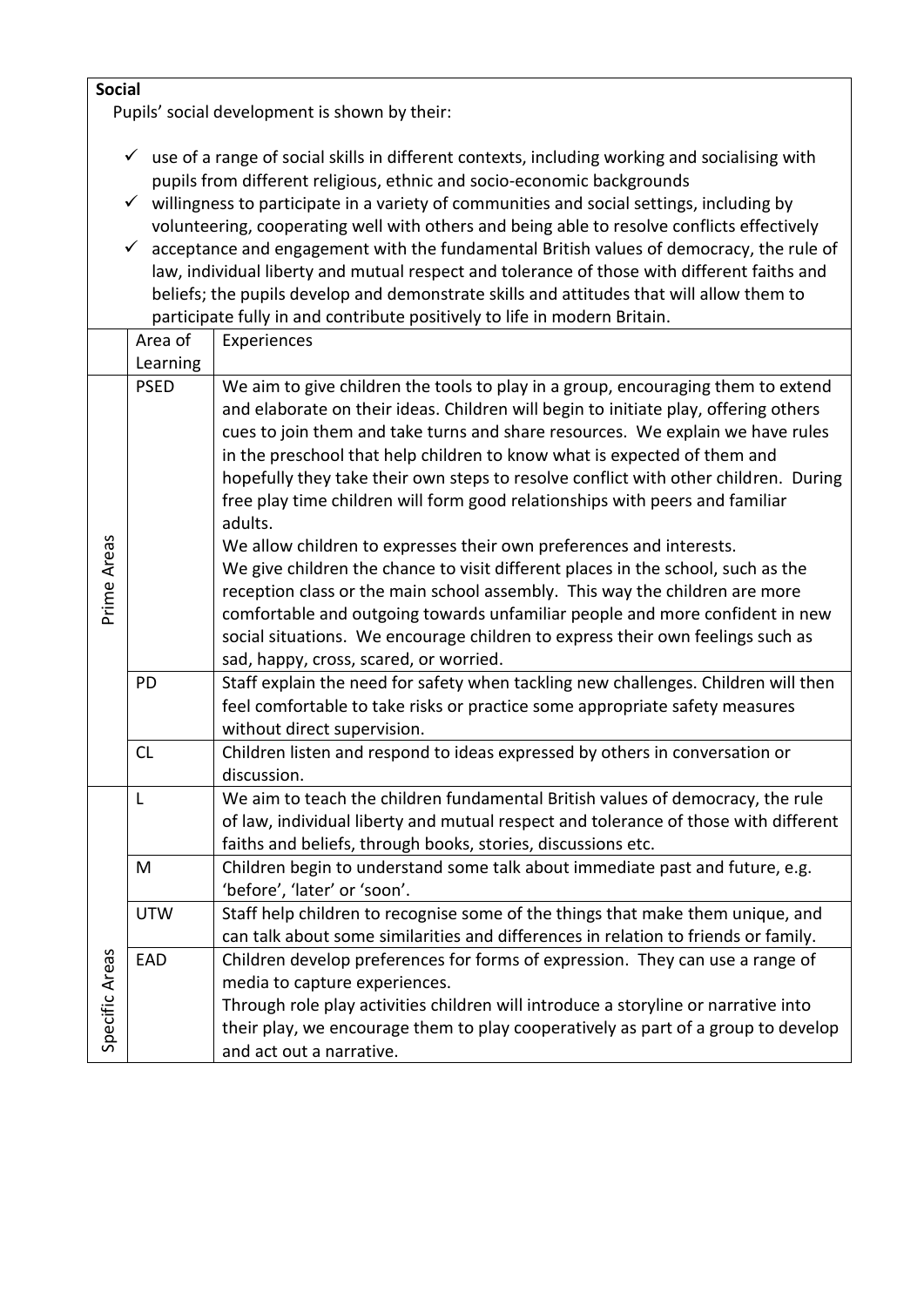|                | <b>Cultural</b><br>Pupils' cultural development is shown by their:                                       |                                                                                                                                                                               |  |
|----------------|----------------------------------------------------------------------------------------------------------|-------------------------------------------------------------------------------------------------------------------------------------------------------------------------------|--|
|                |                                                                                                          |                                                                                                                                                                               |  |
|                | understanding and appreciation of the wide range of cultural influences that have shaped<br>$\checkmark$ |                                                                                                                                                                               |  |
|                |                                                                                                          | their own heritage and that of others                                                                                                                                         |  |
|                | $\checkmark$                                                                                             | understanding and appreciation of the range of different cultures within school and further<br>afield as an essential element of their preparation for life in modern Britain |  |
|                | $\checkmark$                                                                                             | knowledge of Britain's democratic parliamentary system and its central role in shaping our                                                                                    |  |
|                |                                                                                                          | history and values, and in continuing to develop Britain                                                                                                                      |  |
|                | $\checkmark$<br>willingness to participate in and respond positively to artistic, sporting and cultural  |                                                                                                                                                                               |  |
|                | opportunities                                                                                            |                                                                                                                                                                               |  |
|                |                                                                                                          | $\checkmark$ interest in exploring, improving understanding of and showing respect for different faiths                                                                       |  |
|                | and cultural diversity, and the extent to which they understand, accept, respect and                     |                                                                                                                                                                               |  |
|                |                                                                                                          | celebrate diversity, as shown by their tolerance and attitudes towards different religious,                                                                                   |  |
|                |                                                                                                          | ethnic and socio-economic groups in the local, national and global communities.                                                                                               |  |
|                | Area of                                                                                                  | Experiences                                                                                                                                                                   |  |
|                | Learning                                                                                                 |                                                                                                                                                                               |  |
|                | <b>PSED</b>                                                                                              | Staff are role models for the children, we demonstrate friendly behaviour and                                                                                                 |  |
|                |                                                                                                          | hope the children learn from this.                                                                                                                                            |  |
|                |                                                                                                          | As children grow and develop with us, we encourage them to explain their own<br>knowledge and understanding, and asks appropriate questions of others. During                 |  |
|                |                                                                                                          | circle time we help children to feel confident to speak to others about own needs,                                                                                            |  |
|                |                                                                                                          | wants, interests and opinions.                                                                                                                                                |  |
| Prime Areas    |                                                                                                          | We give children the chance to visit different places in the school, such as the                                                                                              |  |
|                |                                                                                                          | reception class or the main school assembly. This way the children can usually                                                                                                |  |
|                |                                                                                                          | adapt behaviour to different events, social situations and changes in routine.                                                                                                |  |
|                | PD                                                                                                       | We give children the opportunity to move freely and with pleasure and                                                                                                         |  |
|                |                                                                                                          | confidence in a range of ways both inside and outside.                                                                                                                        |  |
|                | CL                                                                                                       | Children use language as a powerful means of widening contacts, sharing                                                                                                       |  |
|                |                                                                                                          | feelings, experiences and thoughts.                                                                                                                                           |  |
|                | L                                                                                                        | When reading books children are taught that print carries meaning and, in                                                                                                     |  |
|                |                                                                                                          | English, is read from left to right and top to bottom. Children use vocabulary and                                                                                            |  |
|                |                                                                                                          | forms of speech that are increasingly influenced by their experience of books.                                                                                                |  |
|                |                                                                                                          | We aim to teach the children to write their own name and other things such as                                                                                                 |  |
|                |                                                                                                          | labels or captions. Children that are more confident will attempt to write short<br>sentences in meaningful contexts.                                                         |  |
|                | M                                                                                                        | We encourage children to find numerals in their everyday environment. They                                                                                                    |  |
|                |                                                                                                          | begin to recognise patterns and shapes and show an awareness of similarities of                                                                                               |  |
|                |                                                                                                          | shapes in the environment or notices simple shapes and patterns in pictures. We                                                                                               |  |
|                |                                                                                                          | use role-play situations to learn about the world around us, such as going to the                                                                                             |  |
|                |                                                                                                          | shops and children begin to use everyday language related to money.                                                                                                           |  |
| Specific Areas | <b>UTW</b>                                                                                               | During group discussions children begin to show an interest in the lives of people                                                                                            |  |
|                |                                                                                                          | who are familiar to them and they talk about significant events in their own                                                                                                  |  |
|                |                                                                                                          | experience. We celebrate birthdays and children recognise and describe special                                                                                                |  |
|                |                                                                                                          | times or events for family or friends. We have visitors to the school who will                                                                                                |  |
|                |                                                                                                          | teach the children about their occupations and children will show interest in                                                                                                 |  |
|                |                                                                                                          | different professions and ways of life. We ask children to bring in photographs                                                                                               |  |
|                |                                                                                                          | that show their family customs and we encourage the children to share these<br>with the other children and staff.                                                             |  |
|                |                                                                                                          | Children are taught to use simple technological toys and ICT hardware to interact                                                                                             |  |
|                |                                                                                                          | with age-appropriate computer software.                                                                                                                                       |  |
|                |                                                                                                          |                                                                                                                                                                               |  |